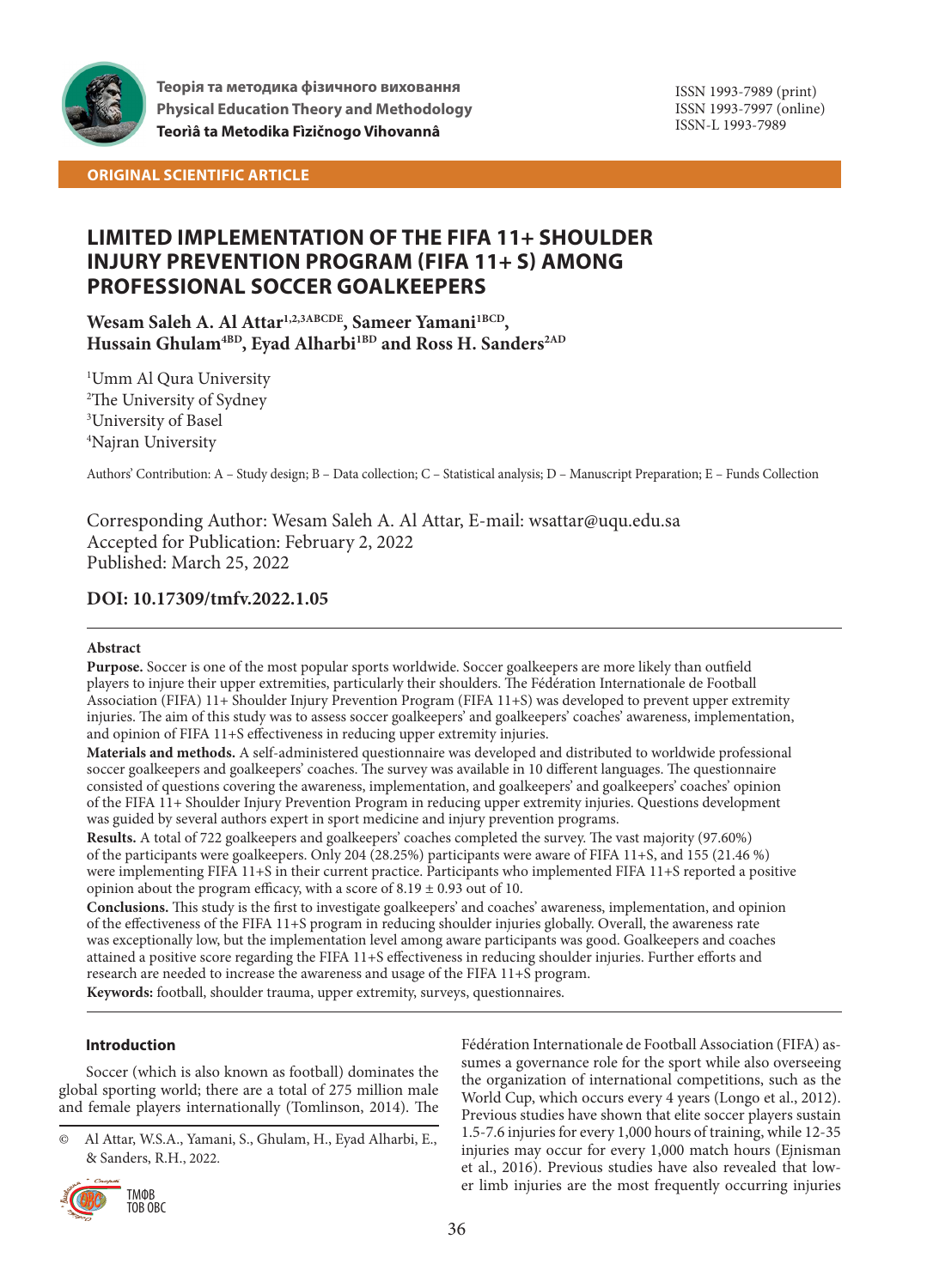(67.7%), while upper limb injuries account for 13.4% of all cases (Ejnisman et al., 2016). During the World Cup that was held in Athens in 2004, 3.8% of athletes sustained a shoulder injury; while a slightly higher percentage (4.4%) was recorded for the same injury during the European Football Championship in 2004 (Ejnisman et al., 2016). Most shoulder-related injuries affect the glenoid labrum (84%); whereas labral injuries with associated rotator cuff involvement are less likely to occur (8%) (Ejnisman et al., 2016). A similar proportion (8%) was found for isolated rotator cuff injuries (Ejnisman et al., 2016). Sports injuries are usually associated with considerable costs, which places financial burden on injured players in terms of funding surgical interventions or rehabilitation programs. Furthermore, being forced to withdraw from sporting participation owing to injuries may adversely affect athletes' overall health and well-being (Al Attar et al., 2021).

Most shoulder injuries gradually manifest over a period of time, with chronic strain conditions resulting from overload (Cools, Johansson, Borms, & Maenhout, 2015). Overhead athletes may experience chronic shoulder pain because of repeated exposure to exercise arising from the principle of adaptation. Other contributory factors include changes in strength, flexibility, and posture, which may occur in the glenohumeral joint and other kinetic chain links (Cools et al., 2015). Thus, shoulder-related injuries indicate a clear need to develop prevention strategies. Furthermore, the identification of risk factors associated with shoulder injuries may be essential in their prevention (Asker et al., 2018).

Depending on the nature of sport, overhead athletes may be exposed to various levels of risk of sustaining shoulder injuries. For example, athletes who are engaged in contact sports were found to be at a greater risk of experiencing traumatic shoulder injuries (Asker et al., 2018). In addition, the key characteristic associated with overhead sports is the need to perform repeated overhead movements (Asker et al., 2018). Therefore, similarities may be observed between the mechanisms that can cause non-traumatic shoulder injuries and those that are required to participate in overhead sporting activities (Asker et al., 2018). Furthermore, age and gender-related variations may have a link to shoulder injuries, as evidenced by different anatomical positioning seen in diverse types of sports. Biomechanical risk factors are also important to consider; impaired shoulder functioning and coordination or poor throwing techniques may increase the risk of developing shoulder injuries during overhead sports (Asker et al., 2018). Accordingly, in seeking to address these challenges, sport injury prevention programs (IPPs) have been the subject of significant attention over recent years (Al Attar et al., 2016).

Based on the well-established FIFA 11+IPP, which has a proven record of accomplishment in preventing injuries, the FIFA 11+ Shoulder IPP (FIFA 11+S) program adopts a similar format (Ejnisman et al., 2016). A collaborative effort between leading global experts in the fields of orthopedics, physiotherapy, and sports rehabilitation with a particular interest in shoulder injuries led to the development of the FIFA 11+S program (Ejnisman et al., 2016). Ensuring that all sporting activities are performed correctly is critical to its success. Thus, coaches are essential in overseeing its implementation and advising the players, if required, on how to perform the exercises to ensure optimal benefit (Ejnisman et al., 2016). FIFA 11+S injury prevention program was

used by Al Attar et al. (2021), who observed a reduction of 50% in upper extremity injuries among soccer goalkeepers compared to using normal warm-ups. The FIFA 11+S program can be divided into three main parts. Part I consists of general warm-up activities, while Part II focuses on building strength and balance for the shoulder, elbow, wrist, and finger muscles. Finally, in Part III, participants engage in a series of advanced exercises to strengthen core stability and muscle control. The program requires 20-25 min to complete in full, and it is typically used instead of normal warm-up activities before training practice (Ejnisman et al., 2016). All exercises included in the program pay particular attention to players' skills such as core stability, neuromuscular control, eccentric rotator strength, and agility (Ejnisman et al., 2016). It is recommended that these exercises are performed three times per week, and they should be incorporated into the training sessions of soccer goalkeepers. Part I usually requires 7 min to complete as part of general warm-up activities. Part II aims to enhance participants' strength and local muscular endurance. Program developers recommend that these exercises are performed for 9–10 min using a combination of low-resistance (light tubing strength or 2-3 kg) and high-resistance (three sets of 15-20 repetitions) approaches. Program developers also suggest that these exercises should be adapted based on the tolerance levels of individual athletes. The aim of exercises outlined in Part III is to increase muscular endurance; therefore, participants are required to perform activities at high velocity with either 5 or 6 sets of 15-20 repetitions (Ejnisman et al., 2016).

Therefore, this study aims to assess soccer goalkeepers and goalkeepers' coaches' awareness, implementation, and opinion of FIFA 11+S in reducing upper extremity injuries.

## **Materials and methods**

### *Study Design and Questionnaire*

Based on the study objective, a questionnaire was developed by the study authors to collect information about the awareness, knowledge, and opinion of goalkeepers and coaches, along with their views regarding the FIFA 11+S program. The developed questionnaire was validated through pilot testing that was performed before beginning the study. The study was a cross-sectional survey that targeted goalkeepers and coaches from different continental football federations. The questionnaire consisted of sociodemographic questions that included: gender, age, type (goalkeeper or coach), and the country. The second section was on the awareness, where participants were asked whether they were aware of the FIFA 11+S program; the participants could answer yes or no. The third section was on the implementation (yes or no) and was supposed to be answered only by aware participants. Then, participants who reported implementing the FIFA 11+S program were asked about their opinion regarding the program effectiveness in the prevention of shoulder injuries on a 10-points scale from 0 (ineffective) to 10 (highly effective). The survey was available in Arabic, Chinese, English, French, German, Italian, Japanese, Portuguese, Russian, Spanish, and Turkish. This study was reviewed and ethically approved by the Biomedical Ethics Committee at Umm Al Qura University, approval number: HAPO02K012202011487.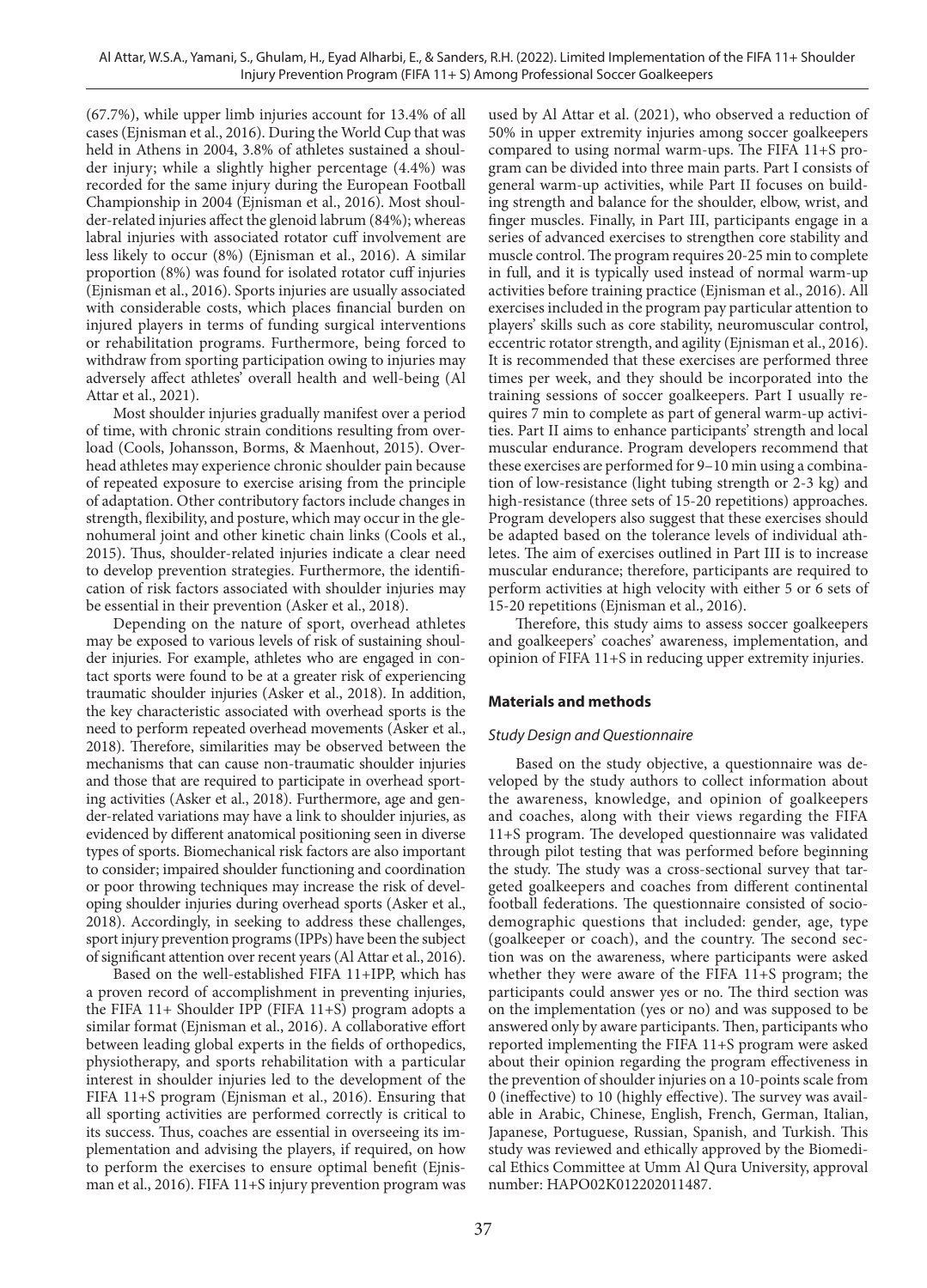#### *Questionnaire Administration*

The survey was uploaded to the well-known online survey software Google Forms (Alphabet Inc., Mountain View, California, United States). The link was sent to the goalkeepers and coaches from different Football Federations; the purpose of the survey was outlined, and survey questions were provided. The link was limited to one responder only. Participants were informed that their participation was voluntary, and that all data would be kept anonymous, confidential, and used for research purposes only. Responses were collected from June 2019 to June 2020.

#### *Sample Size and Statistical Analysis*

 Considering a 4% margin of error at 95% confidence level, the target number was 900 participants. Responses were organized in Microsoft Excel 2019 (Microsoft Corp., Redmond, Washington, United States). The data were analyzed using the Statistical Package for the Social Sciences (SPSS) version 24.0 (IBM Corp., Armonk, New York, United States). Descriptive statistics were presented as percentages. Percentages with a 95% confidence interval (CI) are reported. The p-value of 0.05 was set as statistically significant.

#### **Results**

The total number of respondents was 722 goalkeepers and coaches; most of them were males (95%), while females represented only 5%. Coaches represented 2.40%, and the remaining 97.60% were goalkeepers. The highest participation rate was from the Union of European Football Associations (UEFA) (36.60%), followed by the Asian Football Confederation (AFC) (30.60%); while the lowest contribution was reported from the Oceania Football Confederation (OFC) (2.20%). The participant characteristics are shown in Table 1.

When the participants were asked if they were aware of the FIFA 11+S program, most of them reported «No» (71.70%); while only 28.30% reported that they were aware of it. When evaluating the implementation rate among the minority who were aware of the FIFA 11+S program, it was determined that most participants were implementing it (21.50%) vs. 6.80% of those who were not implementing the FIFA 11+S program. Regarding the opinion of effectiveness of the FIFA 11+S program in preventing shoulder injuries, almost all of the participants consider it as being effective at diverse levels of effectiveness, with the mean (±SD) score of  $8.19 \ (\pm 0.938).$ 

The obtained results show significant association between both the awareness and implementation and the effectiveness of the FIFA 11+S program. The awareness level did not significantly differ either by gender (because the P value was 0.14) or by the continental football federations; the awareness level was the highest among the participants from UEFA (41.7%) and the lowest among those from OFC  $(3.4%) (P = 0.33)$ . The data are shown in Table 2.

The continental football federation that reported the highest implementation of the FIFA 11+S program was OFC (37.5%), followed by the Confederation of North, Central American and Caribbean Association Football (CONCA-CAF) (29.8%); while the lowest implementation rate was

| Table 1. Participant Characteristics: |
|---------------------------------------|
|---------------------------------------|

| <b>Indicators</b>                       | Frequency (%) |  |  |  |  |
|-----------------------------------------|---------------|--|--|--|--|
| <b>Continental Football Federations</b> |               |  |  |  |  |
| <b>AFC</b>                              | 221 (30.6%)   |  |  |  |  |
| <b>CAF</b>                              | 116 (16.1%)   |  |  |  |  |
| <b>CONCACAF</b>                         | 57 (7.9%)     |  |  |  |  |
| <b>CONMEBOL</b>                         | 48 (6.6%)     |  |  |  |  |
| <b>OFC</b>                              | $16(2.2\%)$   |  |  |  |  |
| <b>UEFA</b>                             | 264 (36.6%)   |  |  |  |  |
| Gender                                  |               |  |  |  |  |
| Female                                  | 36(5%)        |  |  |  |  |
| Male                                    | 686 (95%)     |  |  |  |  |
| <b>Type</b>                             |               |  |  |  |  |
| Coach                                   | $17(2.4\%)$   |  |  |  |  |
| Goalkeeper                              | 705 (97.6%)   |  |  |  |  |
| Age groups                              |               |  |  |  |  |
| 18-25                                   | 61 (8.45%)    |  |  |  |  |
| $26 - 30$                               | 616 (85.31%)  |  |  |  |  |
| $31 - 35$                               | 36 (4.99%)    |  |  |  |  |
| $36 - 40$                               | 9(1.25%)      |  |  |  |  |

Asian Football Confederation (AFC); Confederation of African Football (CAF); American and Caribbean Association Football (CONCACAF); South American Football Confederation (CONMEBOL); Oceania Football Confederation (OFC); Union of European Football Associations (UEFA)

reported from the South American Football Confederation (CONMEBOL) (14.6%); however, the difference was not significant. Moreover, the continental football federations did not differ significantly in their opinion regarding the effectiveness of the FIFA 11+S program in preventing shoulder injuries, as shown in Table 2. The implementation level by country is shown in Figure1.

#### **Discussion**

This cross-sectional survey study was designed to assess goalkeepers' and coaches' awareness and implementation of the FIFA 11+S program and to assess their opinion regarding its effectiveness in preventing shoulder injuries. This study is the first to address this topic. The results of this study revealed that, globally, the awareness level of the FIFA 11+S program among goalkeepers and coaches was poor. However, the implementation rate among aware participants was good, and they rated it as effective in preventing shoulder injuries.

It is known that goalkeepers are more exposed to upper limb injuries than other soccer players (Cohen, Abdalla, Ejnisman, & Amaro, 1997; Terra et al., 2012). In addition, shoulder injuries are more common than other soccer injuries (Hart & Funk, 2015). Therefore, goalkeepers and coaches should be aware of the programs that may help prevent such injuries (e.g., the FIFA 11+S program); however, unexpectedly, the results of this study showed that the majority of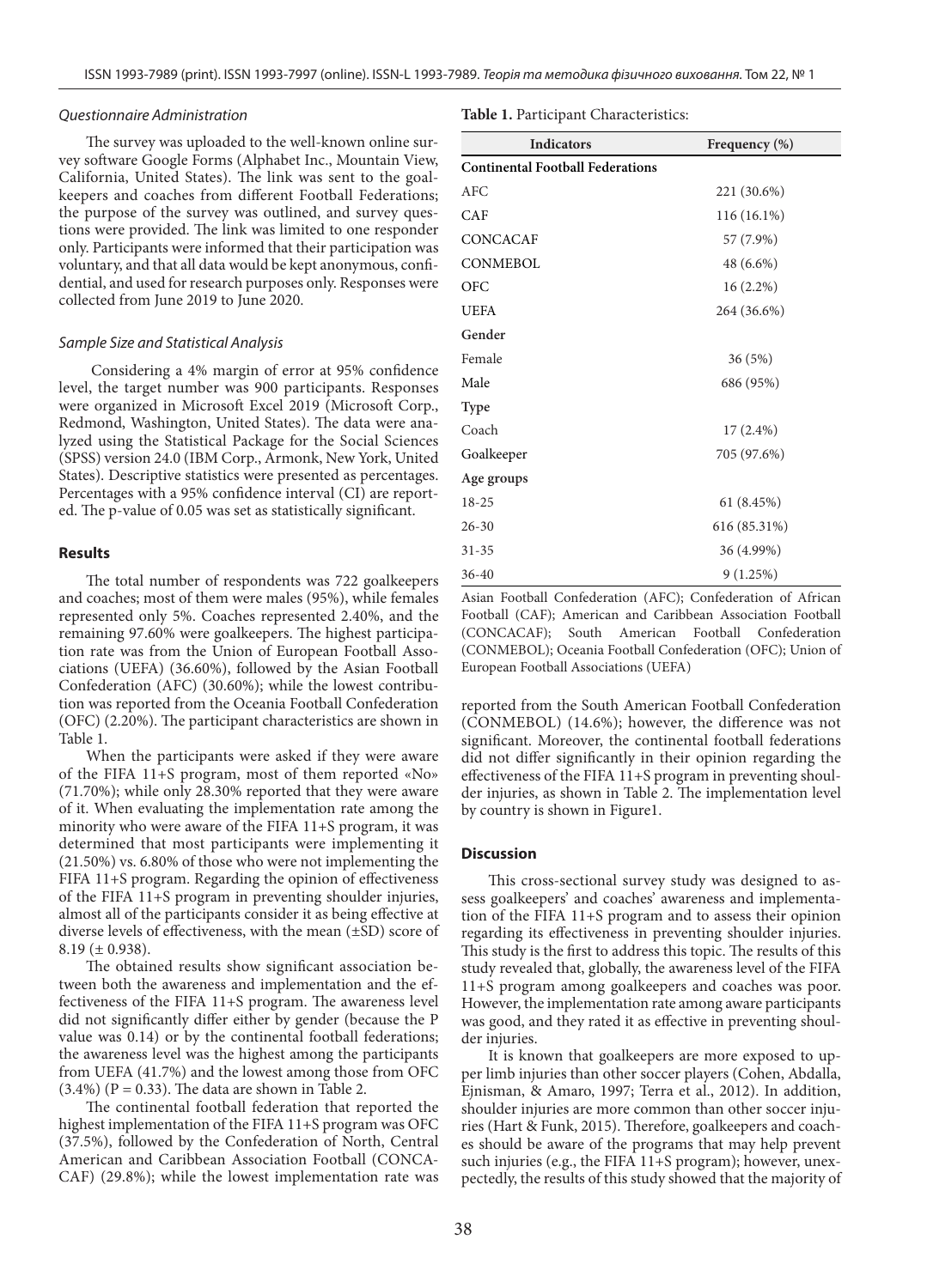| <b>Continental Football Federations</b> |             |             |                 |                 |             |             |  |  |
|-----------------------------------------|-------------|-------------|-----------------|-----------------|-------------|-------------|--|--|
| Indicators                              | <b>AFC</b>  | <b>CAF</b>  | <b>CONCACAF</b> | <b>CONMEBOL</b> | <b>OFC</b>  | <b>UEFA</b> |  |  |
|                                         | $(n = 221)$ | $(n = 116)$ | $(n = 57)$      | $(n = 48)$      | $(n = 16)$  | $(n = 264)$ |  |  |
| Awareness                               |             |             |                 |                 |             |             |  |  |
| No                                      | 165 (74.7%) | 89 (76.7%)  | 39 (68.4%)      | $37(77.1\%)$    | $9(56.3\%)$ | 179 (67.8%) |  |  |
| Yes                                     | 56 (25.3%)  | 27 (23.3%)  | 18 (31.6%)      | 11 (22.9%)      | $7(43.8\%)$ | 85 (32.2%)  |  |  |
| Implementation                          |             |             |                 |                 |             |             |  |  |
| No                                      | 19 (8.6%)   | $5(4.3\%)$  | $1(1.8\%)$      | $4(8.3\%)$      | $1(6.3\%)$  | 19 (7.2%)   |  |  |
| Yes                                     | 37 (16.7%)  | 22 (19.0%)  | 17 (29.8%)      | $7(14.6\%)$     | 6(37.5%)    | 66 (25.0%)  |  |  |
| Opinion*                                |             |             |                 |                 |             |             |  |  |
| $\boldsymbol{0}$                        | $0(0\%)$    | $0(0\%)$    | $0(0\%)$        | $0(0\%)$        | $0(0\%)$    | $0(0\%)$    |  |  |
| $\mathbf{1}$                            | $0(0\%)$    | $0(0\%)$    | $0(0\%)$        | $0(0\%)$        | $0(0\%)$    | $0(0\%)$    |  |  |
| 2                                       | $0(0\%)$    | $0(0\%)$    | $0(0\%)$        | $0(0\%)$        | $0(0\%)$    | $0(0\%)$    |  |  |
| 3                                       | $0(0\%)$    | $0(0\%)$    | $0(0\%)$        | $0(0\%)$        | $0(0\%)$    | $0(0\%)$    |  |  |
| $\overline{4}$                          | $0(0\%)$    | $0(0\%)$    | $0(0\%)$        | $0(0\%)$        | $0(0\%)$    | $0(0\%)$    |  |  |
| 5                                       | $0(0\%)$    | $0(0\%)$    | $0(0\%)$        | $0(0\%)$        | $0(0\%)$    | $0(0\%)$    |  |  |
| 6                                       | $0(0\%)$    | $0(0\%)$    | $0(0\%)$        | $0(0\%)$        | $0(0\%)$    | $0(0\%)$    |  |  |
| 7                                       | 8 (21.6%)   | $8(36.4\%)$ | $2(11.8\%)$     | $4(57.1\%)$     | $2(33.3\%)$ | 17 (25.8%)  |  |  |
| 8                                       | 16 (43.2%)  | $8(36.4\%)$ | 4(23.5%)        | $1(14.3\%)$     | $3(50.0\%)$ | 27 (40.9%)  |  |  |
| 9                                       | 11 (29.7%)  | $3(13.6\%)$ | $5(29.4\%)$     | $0(0.0\%)$      | 1(16.7%)    | 20 (30.3%)  |  |  |
| 10                                      | $2(5.4\%)$  | $3(13.6\%)$ | 6(35.3%)        | $2(28.6\%)$     | $0(0.0\%)$  | $2(3.0\%)$  |  |  |

| Table 2. Comparison between the continental football federations |  |
|------------------------------------------------------------------|--|
|------------------------------------------------------------------|--|

Asian Football Confederation (AFC); Confederation of African Football (CAF); American and Caribbean Association Football (CONCACAF); South American Football Confederation (CONMEBOL); Oceania Football Confederation (OFC); Union of European Football Associations (UEFA) \*10-points scale from 0 (ineffective) to 10 (highly effective).



Figure 1. The FIFA 11+ Shoulder Injury Prevention Program implementation level by country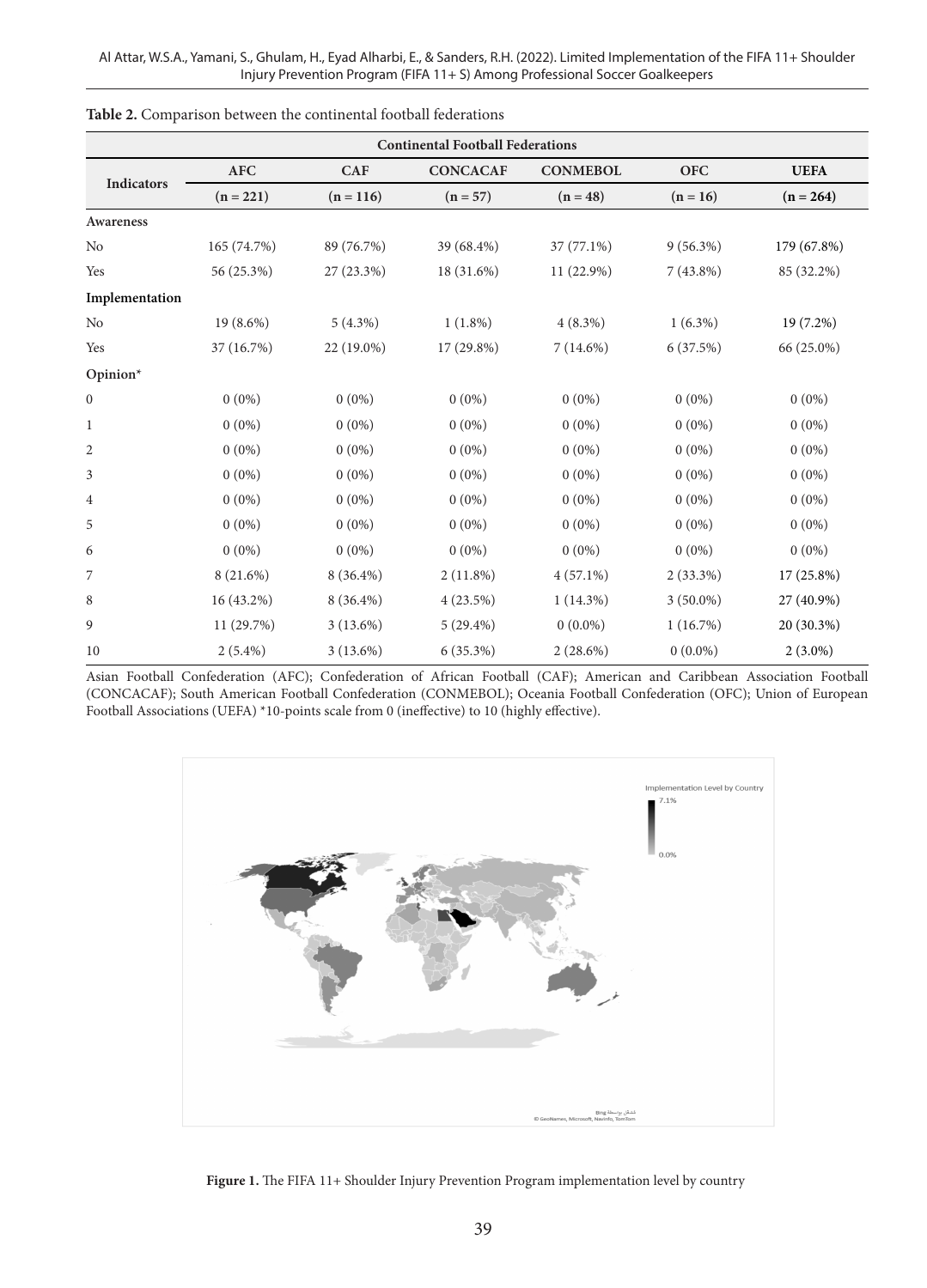worldwide goalkeepers and coaches were unaware of such programs. However, the lower degree of awareness seems plausible because coaches are the program deliverers (not the goalkeepers), and coaches represented less than 2.5% of the total participants. In addition, the results of this study showed that the level of awareness and implementation was significantly higher among coaches.

Previous studies confirmed the preventive and performance improvement effect of the FIFA 11+ program in female and male amateur soccer players (Bizzini & Dvorak, 2015). Based on this, FIFA 11+S was structured to prevent shoulder injuries. Al Attar et al. (2021) conducted a randomized controlled trial aimed to investigate the FIFA 11+S effectiveness in reducing the incidence of upper extremity injuries, and they determined that FIFA 11+S implementation reduced the upper extremity injury rate among goalkeepers more than usual warm-up training sessions. The results of this study confirm the results of the abovementioned study because most of the participants who implemented this program stated that it was effective.

Regarding the implementation rate, the results of FIFA 11+S seem to agree with those obtained for FIFA 11+, and Al Attar et al. (2018) demonstrated that most of the aware Australian coaches used it. Though most of the aware participants in this current study reported implementing FIFA 11+S, a considerable number did not apply it. Similar incomplete implementation has been also observed in other IPPs (McKay, Steffen, Romiti, Finch, & Emery, 2014; Wilke, Niederer, Vogt, & Banzer, 2018). Unfortunately, this study did not address the reasons for non-usage; however, several factors have been addressed in previous studies including non-availability of equipment, limited space, lack of time, and lack of rated program quality (Joy et al., 2013; McKay, Merrett, & Emery, 2016).

The results of this study highlighted the need for further research. Based on the obtained results, the adherence to FIFA 11+S necessitates both raising awareness among unaware subjects and facilitating usage in aware subjects. Increasing awareness level can be done by improving communication strategies aimed at promoting injury prevention and warm-up programs. For those who are already aware but do not use the program, they might need a more detailed explanation about the program, or they may have difficulties implementing the program that need to be addressed. Inadequate implementation knowledge has been reported to be the major obstacle in delivering the prevention program for anterior cruciate ligament injuries (Joy et al., 2013). Therefore, it is highly recommended that FIFA 11+S contents should be adjusted based on the coaches' educational background.

As with any study, this study has some limitations. The implementation of IPP is a complex process, and the variable 'implement,' which was assessed in this study, is only one facet. In addition to goalkeepers and coaches, who were invited to participate in this study, medical professionals and players are other relevant participants that may affect the success of implementation. Another related aspect to be considered is the questionnaire design. Overall, and based on the obtained data, further research should aim to define and allocate several factors that contribute to concepts such as program usage, feasibility, or suitability. Despite these limitations, the data were collected from different continental

football federations; therefore, the results can be generalized globally.

#### **Conclusions**

This study is the first to investigate goalkeepers' and coaches' awareness, implementation, and opinion of the effectiveness of the FIFA 11+S program in reducing shoulder injuries globally. Overall, the awareness rate was exceptionally low, but the implementation level among aware participants was good. Goalkeepers and coaches attained a positive score regarding the FIFA 11+S effectiveness in reducing shoulder injuries. Further efforts and research are needed to increase the awareness and usage of the FIFA 11+S program.

#### **Acknowledgement**

We wish to express our gratitude to all goalkeepers and goalkeepers' coaches who spent their valuable time participating in this study. WSA would like to thank the Deanship of Scientific Research at Umm Al-Qura University for supporting this work by Grant Code: (22UQU4331100DSR01).

#### **Conflict of interest**

The authors declared no conflicts of interest.

#### **References**

- Tomlinson, A. (2014). *FIFA (Fédération internationale de football association): the men, the myths and the money: Routledge.*
- Longo, U. G., Loppini, M., Berton, A., Martinelli, N., Maffulli, N., & Denaro, V. (2012). Shoulder injuries in soccer players. *Clin. Cases Miner. Bone Metab, 9*(3), 138-141.
- Ejnisman, B., Barbosa, G., Andreoli, C. V., de Castro Pochini, A., Lobo, T., Zogaib, R., . . . Dvorak, J. (2016). Shoulder injuries in soccer goalkeepers: Review and development of a FIFA 11+ shoulder injury prevention program. *Open Access J of Sports Med,* 7, 75-80. https://doi.org/10.2147/OAJSM.S97917
- Al Attar, W.S.A., Faude, O., Bizzini, M., Alarifi, S., Alzahrani, H., Almalki, R.S., Banjar, R.G., Sanders, R.H. (2021). The FIFA 11+ Shoulder Injury Prevention Program Was Effective in Reducing Upper Extremity Injuries Among Soccer Goalkeepers: A Randomized Controlled Trial. *Am. J. Sports Med.* https://doi.org/10.1177/03635465211021828
- Cools, A. M., Johansson, F. R., Borms, D., & Maenhout, A. (2015). Prevention of shoulder injuries in overhead athletes: A science-based approach. *Braz. J. Phys. Ther, 19*(5), 331-339. https://doi.org/10.1590/bjpt-rbf.2014.0109
- Asker, M., Brooke, H. L., Waldén, M., Tranaeus, U., Johansson, F., Skillgate, E., & Holm, L. W. (2018). Risk factors for, and prevention of, shoulder injuries in overhead sports: A systematic review with best-evidence synthesis. *Br J Sports Med, 52*(20), 1312-1319. https://doi.org/10.1136/bjsports-2017-098254
- Al Attar, W.S.A., Soomro, N., Pappas, E., Sinclair, P. J., & Sanders, R. H. (2016). How effective are F-MARC injury prevention programs for soccer players? A systematic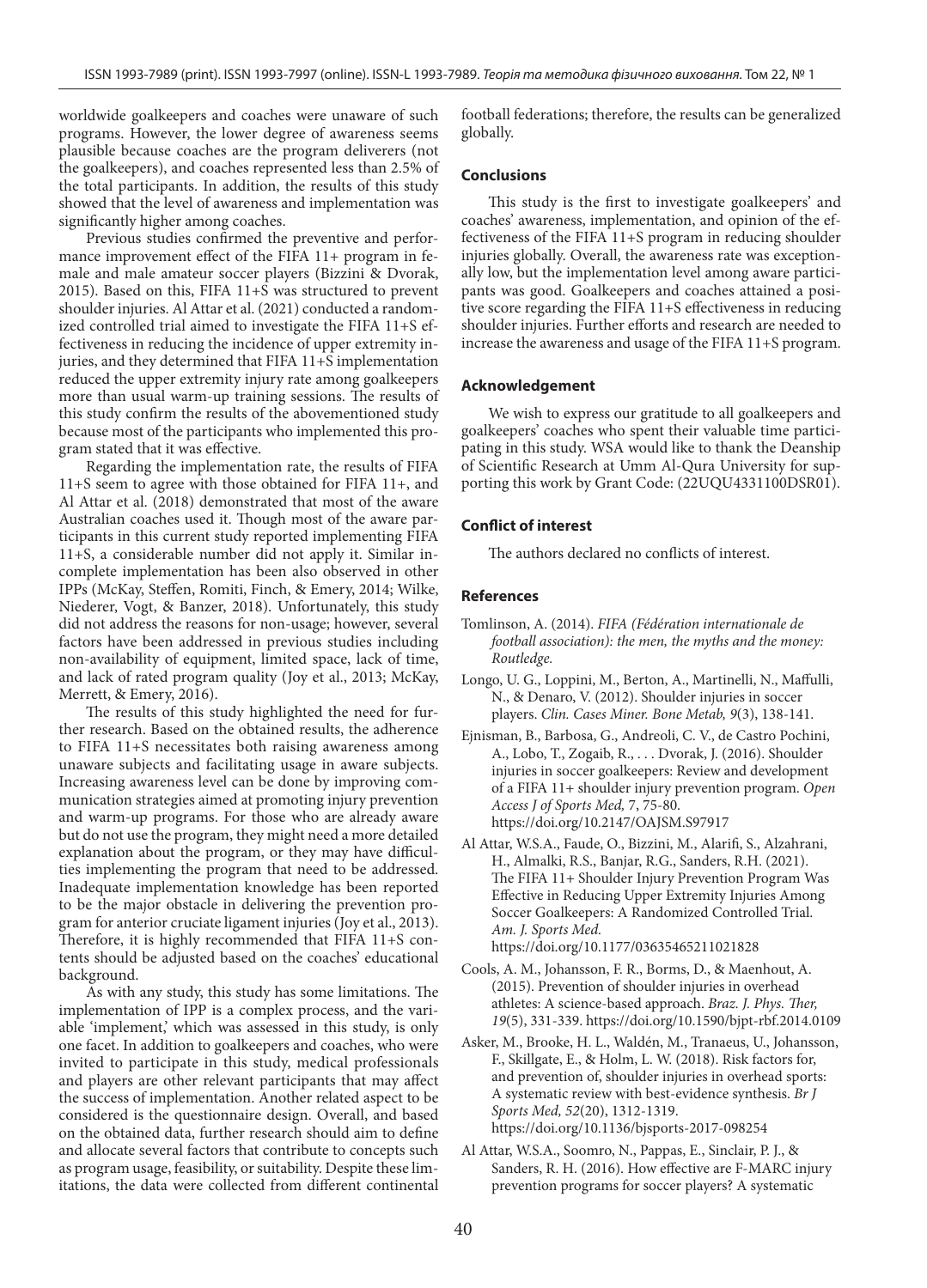review and meta-analysis. *Sports Med, 46*(2), 205-217. https://doi.org/10.1007/s40279-015-0404-x

- Cohen, M., Abdalla, R. J., Ejnisman, B., & Amaro, J. T. (1997). Lesões ortopédicas no futebol [Orthopedic injuries in football]. *Rev. Bras. Ortop, 32*(12), 940-944.
- Terra, B., Ejnisman, B., Figueiredo, E., Andreoli, C., Pochini, A., Cohen, C., Cohen, M. (2012). Arthroscopic treatment of glenohumeral instability in soccer goalkeepers. *Int. J. Sports Med, 34*(06), 473-476. https://doi.org/10.1055/s-0032-1327656
- Hart, D., & Funk, L. (2015). Serious shoulder injuries in professional soccer: Return to participation after surgery. *Knee Surgery, Sport TR A, 23*(7), 2123-2129. https://doi.org/10.1007/s00167-013-2796-1
- Bizzini, M., & Dvorak, J. (2015). FIFA 11+: An effective programme to prevent football injuries in various player groups worldwide-a narrative review. *Br J Sports Med, 49*(9), 577-579.

https://doi.org/10.1136/bjsports-2015-094765

Al Attar, W.S.A., Soomro, N., Sinclair, P. J., Pappas, E., Muaidi, Q. I., & Sanders, R. H. (2018). Implementation of an evidence-based injury prevention program in professional and semi-professional soccer. *Int J Sports Sci Coach, 13*(1), 113-121. https://doi.org/10.1177/1747954117707482

- McKay, C. D., Steffen, K., Romiti, M., Finch, C. F., & Emery, C. A. (2014). The effect of coach and player injury knowledge, attitudes and beliefs on adherence to the FIFA 11+ programme in female youth soccer. *Br J Sports Med, 48*(17), 1281-1286. https://doi.org/10.1136/bjsports-2014-093543
- Wilke, J., Niederer, D., Vogt, L., & Banzer, W. (2018). Is the message getting through? Awareness and use of the 11+ injury prevention programme in amateur level football clubs. *PLoS One, 13*(4), e0195998. https://doi.org/10.1371/journal.pone.0195998
- Joy, E. A., Taylor, J. R., Novak, M. A., Chen, M., Fink, B. P., & Porucznik, C. A. (2013). Factors influencing the implementation of anterior cruciate ligament injury prevention strategies by girls soccer coaches. *J. Strength Cond. Res, 27*(8), 2263-2269. https://doi.org/10.1519/jsc.0b013e31827ef12e
- McKay, C. D., Merrett, C. K., & Emery, C. A. (2016). Predictors of FIFA 11+ implementation intention in female adolescent soccer: An application of the health action process approach (HAPA) model. *Int. J. Environ. Res. Public Health, 13*(7), 657. https://doi.org/10.3390/ijerph13070657

# **ОБМЕЖЕНЕ ВПРОВАДЖЕННЯ ПРОГРАМИ ПРОФІЛАКТИКИ ТРАВМ ПЛЕЧЕЙ FIFA 11+ (FIFA 11+ S) СЕРЕД ПРОФЕСІЙНИХ ФУТБОЛЬНИХ ВОРОТАРІВ**

Весам Салех А., Аль-Аттар<sup>1,2,3ABCDE</sup>, Самір Ямані<sup>1BCD</sup>, **Хусейн Гулам4BD, Еяд Альхарбі1BD, Росс Х. Сандерс2AD**

 Університет Умм Аль-Кура <sup>2</sup>Сіднейський університет Базельський університет Університет Наджран

Авторський вклад: A – дизайн дослідження; B – збір даних; C – статаналіз; D – підготовка рукопису; E – збір коштів

Реферат. Стаття: 7 с., 2 табл., 1 рис., 16 джерел.

**Мета дослідження.** Футбол є одним з найпопулярніших видів спорту в усьому світі. Футбольні воротарі частіше, ніж польові гравці, травмують свої верхні кінцівки, зокрема плечі. Програма профілактики травм плечей 11+ Міжнародної федерації футболу (FIFA) була розроблена для запобігання травмам верхніх кінцівок. Дане дослідження мало на меті оцінити обізнаність, рівень впровадження та думку футбольних воротарів та їх тренерів щодо ефективності FIFA 11+S у зменшенні травм верхніх кінцівок.

**Матеріали і методи.** Було розроблено опитувальник для самостійного заповнення та розповсюджено серед професійних футбольних воротарів та тренерів воротарів у всьому світі. Опитування було доступне 10 різними мовами. Анкета складалася з питань, що охоплювали обізнаність, впровадження та думку воротарів та тренерів воротарів щодо Програми профілактики травм плечей FIFA 11+ у зменшенні травм верхніх кінцівок. Розробкою питань керували кілька авторів, спеціалістів зі спортивної медицини та програм профілактики травм.

**Результати.** Всього в опитуванні взяли участь 722 воротарі та тренери воротарів. Переважну більшість (97,60%) учасників складали воротарі. Лише 204 (28,25%) учасники знали про існування FIFA 11+S, а 155 (21,46%) впроваджували FIFA 11+S у своїй поточній практиці. Учасники, які застосовували FIFA 11+S, дали позитивний відгук про ефективність програми з оцінкою 8,19 ± 0,93 з 10.

**Висновки.** Це дослідження є першим, у якому досліджується обізнаність, рівень впровадження та думка